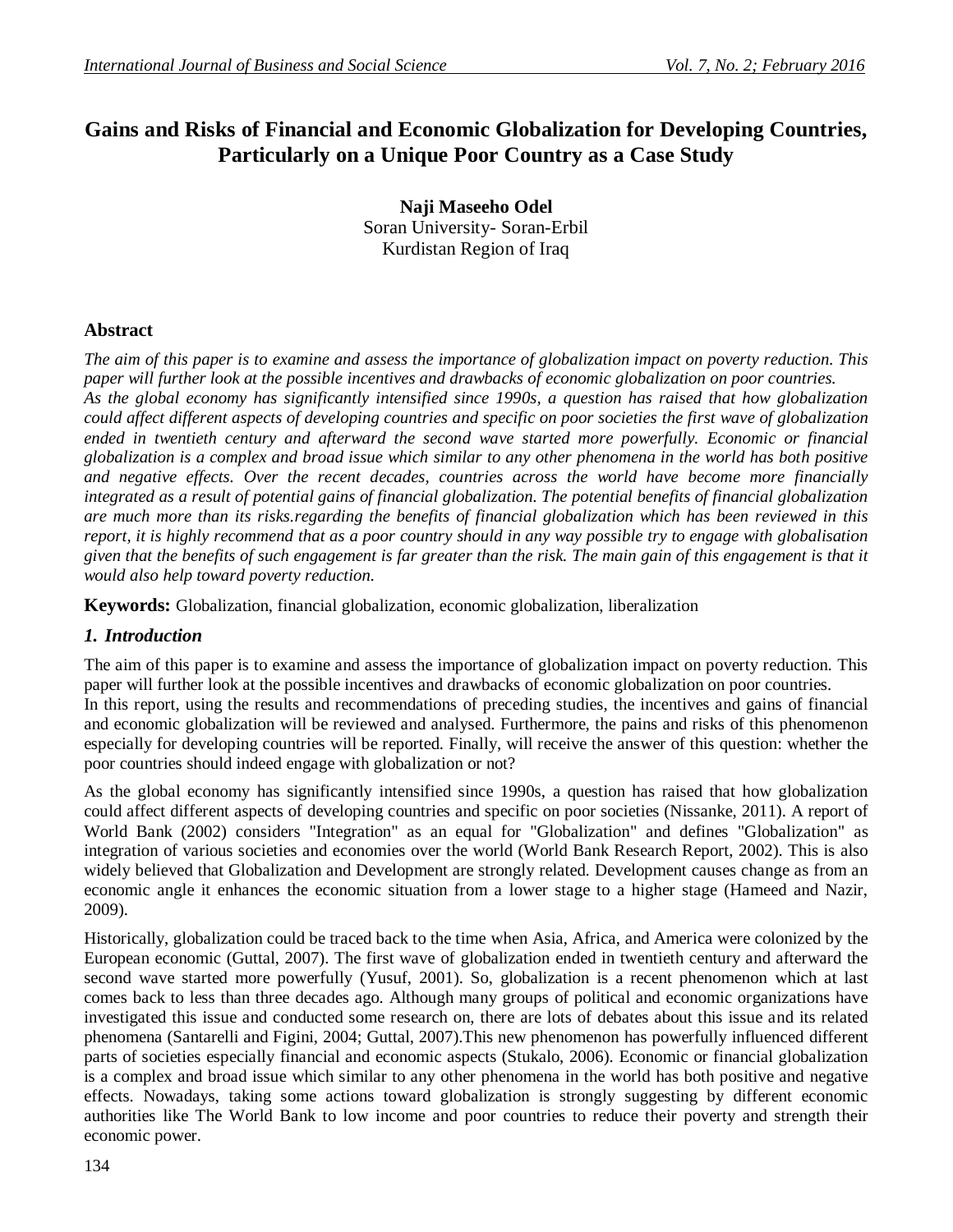#### *2. Literature review*

Globalization and growth gather many different phenomena together and there is an association between growth particularly economic growth and poverty reduction. The results of some case studies in some globalized countries such as China and India report a positive association between growth and poverty reduction. Deaton (2001) reports a reduction in poverty in India from the years 1987-1988 to the years 1999-2000 as a result of economic growth. Park and Wang (2001) also report a significant fall in poverty from 31% in 1979 to 10% in 1990 in rural areas in China. In theory, the globalization-growth and poverty reduction is widely accepted and many studies emphasize on the positive effect of globalization on poverty reduction over a country in general (Srinivasan and Wallack, 2004; Weede, 2008) and in rural areas in particular (Nissanke, 2011). Bhalla (2002, p.170) warns about the poverty increasing situation in Africa and forecasts a 54% increase in poverty in this continent until 2015. As he believes, this country has not been affected by positive wave of globalization.

As mentioned before, globalization and development are on the same track. Development aims to decrease the rate of poverty, inequality and unemployment (Hameed and Nazir, 2009). So, they could be presumed as the goals of globalization as well. The other developments of financial globalization for developing countries are the increase in capital flows and "the internationalization of financial services" (Schmukler, 2008). According to Schmukler (2003, p. 31) the development of financial sector in developing countries which leads to more comprehensive, deeper, more organized and stable financial markets could be of benefit to financial globalization and as Levin (2001) observes, a stable and well-functioned financial system is a key to economic growth. Furthermore, Schmukler (2008) continues that the potential advantages of financial globalization will lead to "a more financially interconnected world" and higher rate of integration with international financial markets in developing countries (Schmukler, 2008).

On the other hand, financial liberalization is one of the main results of financial globalization. As Schmukler (2003) declares financial system of developing countries can significantly benefit from financial liberalization. When liberalization appears in a society, it enhances the economic opportunities, declines the cost of capital, and extends investment (Schmukler, 2008).

Trade promotion is another main result of financial globalization which has a positive impact on the share of exports through a country.As reported by IDRC (2010) rising exports will increase productivity and introduce new firms to the society which can then create new jobs. Furthermore, financial globalization and liberalization create trade links between countries through the process of internationalizationand as mentioned byEichengreen et al. (1996), Glick and Rose (1999), and Forbes (2000) trade links are really important to the markets in developing countries.A widely held belief in economics is that a liberal international trade breeds development (Dollar and Kraay, 2001). An evidence of recent globalizers in the world like China, India, and some other globalized countries shows that trade openness has caused a fast-growing economy in these countries. Many studies have confirmed the fact that trade openness contributes to a fast growth (Dollar, 1992; Edwards, 1992; Sachs and Warner, 1995).An upsurge in trade volume in these globalizing countries has been seen over the past two decades (Dollar and Kraay, 2001). Trade openness expands exporting through countries. Indeed, as reported in an IMF working paper by Jaumotte, Lall, and Papageorgiou (2008) an increase in export-to-GDP ratio is a positive effect of financial globalization on financial systems.

All in all, economic globalization breeds trade liberalization and trade liberalization increases trade flows and all result in economic growth which will decrease poverty across less developed countries (UNDP, 2007).Weede (2008) mentions that globalization widens the size of the market which results in higher productivity. He continues that globalization leads to an equalization of income between individuals and as Goklany (2007) states, equal income distribution has many positive effects on less developed societies as it increases life expectancy, maximizes healthier lifestyles, and decreases childlabour.

Although financial globalization has many benefits, it also carries some risks. The potential risk of financial globalization reported by preceding studies is at the beginning when the country starts opening up (Schmukler, 2008). One well-known drawback of globalization isthat it can be pertinent to financial crises. When a country steps toward globalization, it should liberalize its financial system and a liberalized system is subject to both domestic and foreign investors. So, such an open financial market may cause financial crises (Schmukler).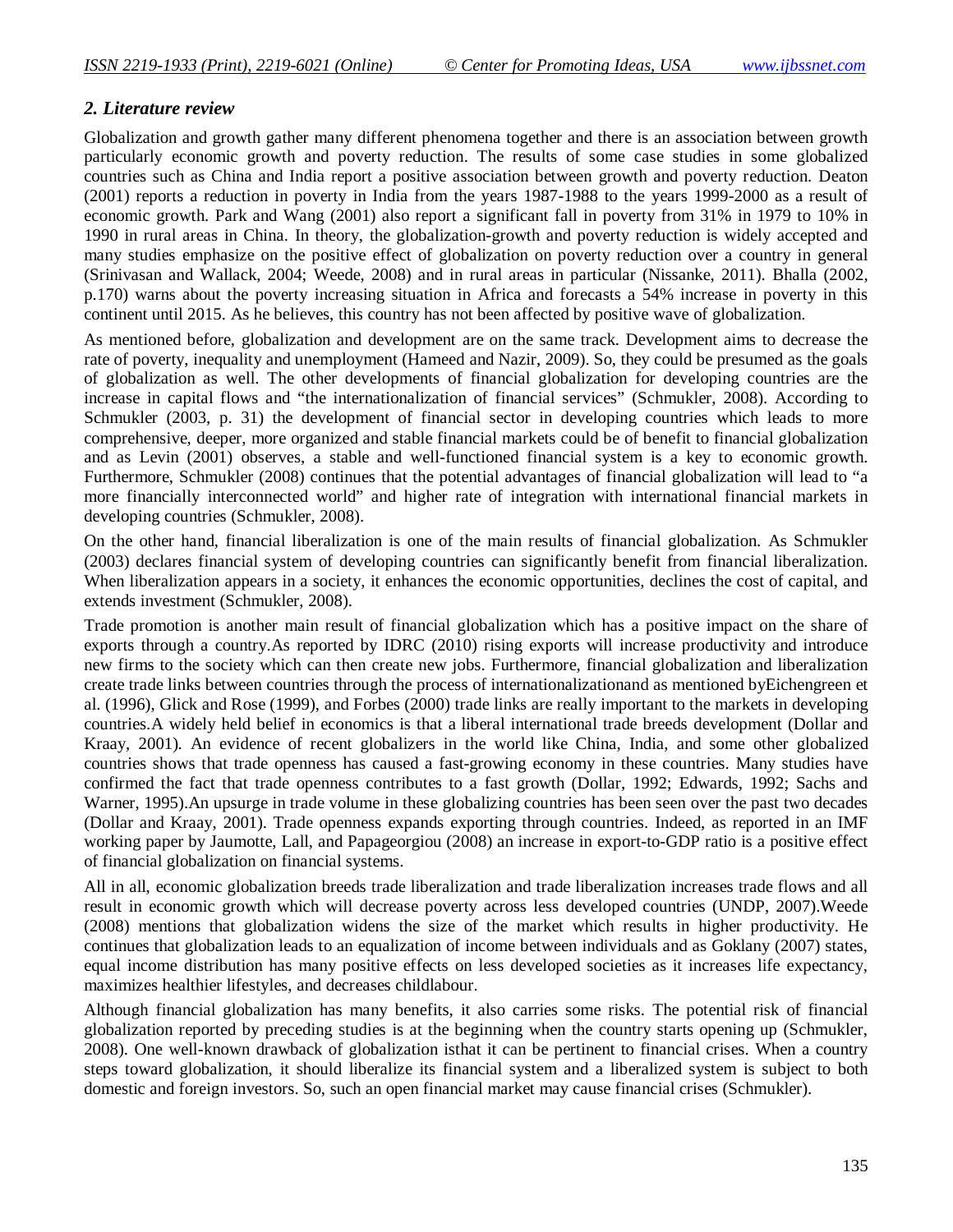But fortunately, these types of crises rarely happen and usually those countries with a sick financial system will get involved. If the government could strongly monitor its financial system, it does not need to be worry about the financial crises.

Some studies imply financial inequality to be a disadvantage of globalization. Wei (2002) implies the impacts of globalization in China and declares that over the recent years due to economic openness in Chinese markets, the rate of income inequality has dramatically climbed.Dollar and Kraay (2001) emphasize on the impact of globalization on inequality and mentions that globalization causes divergence between rich and poor nations. Jaumotte, Lall, and Papageorgiou (2008) through an IMF working paper, discuss about the negative effect of financial globalization on equally distributing of income across countries. However, they conclude that some aspects of globalization can positively affect inequality i.e. the increasing of the exports across countries which is a result of trade openness.

On comparison between urban and rural regions, the World Bank (1997) has estimated that 75% of the overall inequality is seen between these two regions in the period 1984–95. The same result was reported by Lin, Zhuang, Yarcia and Lin (2008) for the period 1985-2004 for China. Then the highest rate of inequality was seen in rural counties. Figure 2 is clearly visualizing this difference.

# *3. Discussion*

#### **3.1 The benefits of financial globalization/ financial globalization and economic growth, development and poverty reduction**

As mentioned the financial globalization and economic growth, development and poverty reduction are the most benefits from the globalization on the developing countries. The result shows that application of these benefits for developing countries is as follows:

- 1. The main advantage of financial globalization for developing countries would be a significant reduction in poverty and as a result reduction in unemployment and an increase in income.
- 2. As Dollar and kraay (2001) claimed financial globalization leads to an increase in the growth rate of per capita GDP and as the rate of per capita GDP is so low in developing countries, involving financial system of this country with globalization could significantly benefit it.
- 3. Having high rate of population in some poor countries is one of the main issues on the way of development. Nissanke (2011) warns about the poverty explosion in rural areas of sub-Saharan Africa; he recommended engaging in economic globalization for these areas to overcome the high rate of poverty. Farrington and Mitchell (2006) also strongly emphasized on the significance of globalization on reducing poverty in rural areas over the world. So, if the government of those countries that has a high rate of population accepts engaging with globalization, the rural areas which constitute the main part of the country will benefit in terms ofreducing the poverty.

#### **3.2. Financial globalization and liberalization, trade and export growth**

Applying the Financial globalization and liberalization, trade and export growthadvantages for poor countries recommend that:

- 1. As mentioned, financial globalization leads to trade openness and liberalization which this openness benefits financial system of a country significantly and promotes trade widely. The main advantage of trade promotion and openness is the increase in export rate which it will also cause an increase in export-to-GDP ratio. So, if the government tries to involve in globalization process, using the advantages of trade liberalization and also trade internationalization, they can expand their export services and cooperate with many nations all around the world. Furthermore, cooperating with the countries of the world which is one of the results of internationalization will be really helpful for the country.
- 2. Although IDRC's report (2010) notifies that not all types of exporting leads to foundation of new careers and jobs, good exporting goods like oil and efficient strategies will highly promote trade.
- 3. Financial globalization will improve financial system in these countries and organize it to a high level and as clear, an organized financial market will benefit the economic situation of the country significantly.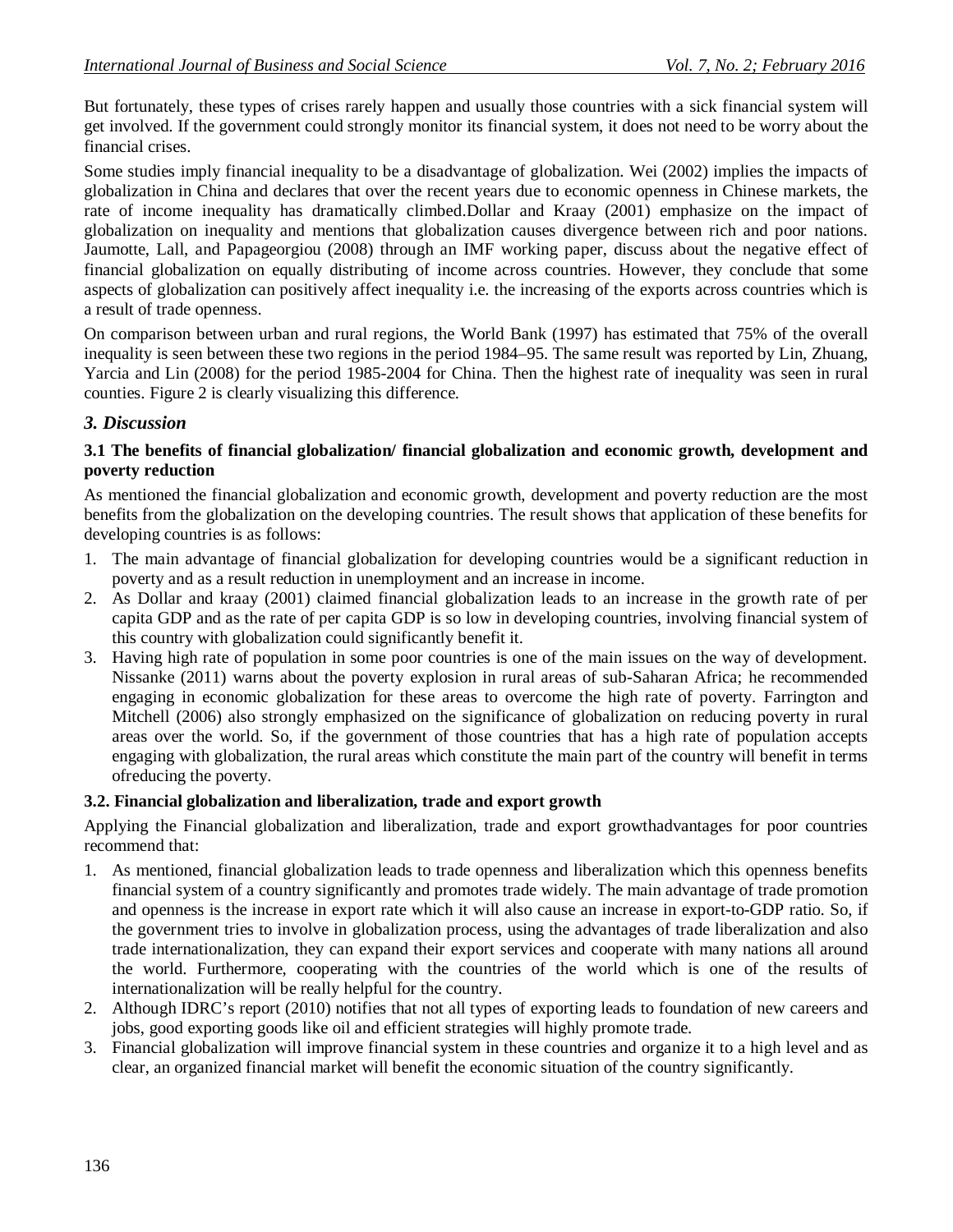Dollar and Kraay (2001) claim that the growth rate of income of the poor is closely related to the growth rate of per capita GDP. According to data samples they gathered for their study, the percentage per Capita GDP in globalizing countries has increased from 1980s to 1990s while it is a small rate for non-globalizing countries (See Figure 1).





#### **3.3. The risks of financial globalization: Financial globalization and financial crises**

As mentioned before, although financial globalization has many benefits, it also carries some risks. Furthermore some studies imply financial inequality to be a disadvantage of globalization.So, applying these risks to developing countries suggest that:

The only debate that remains is about the rural areas in these countries and that is the possibility of higher rate of inequality in these areas rather than urban areas. As found by Lin, Zhuang, Yarcia and Lin (2008) the rate of inequality is going to be higher in rural areas. However as Jaumotte, Lall, and Papageorgiou (2008) claimed the increasing rate of exports across countries which is a result of trade openness can positively affect inequality. So, if government could reach a high level of exporting, the negative effect of inequality will reduce.



# **Inequality in Urban and Rural Areas**

Figure 2: Rate of inequality in Urban and Rural areas in China (Source: Lin, Zhuang, Yarcia and Lin, 2008)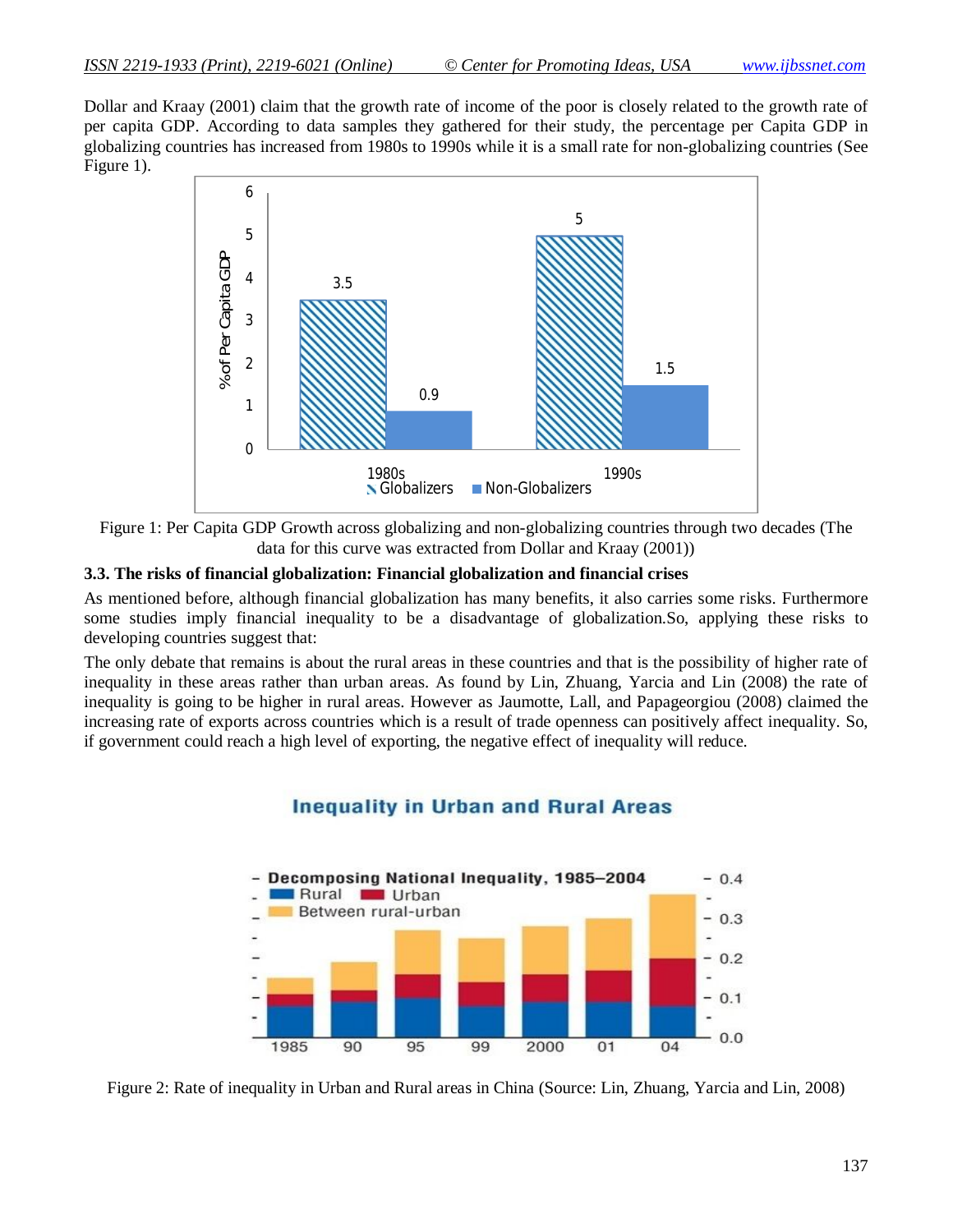#### *4. Conclusion and recommendations*

Over the recent decades, countries across the world have become more financially integrated as a result of potential gains of financial globalization. The potential benefits of financial globalization are much more than its risks. As reported, many researchers and theorists working on financial globalization have got a widely-held belief that this issue positively affects different aspects of poor societies particularly their financial systems and services. Developing countries are economically considered a poor country which after all mentioned potential benefits financial globalization could bring for this country, the results of this paper strongly believes that the developing countries and particular a poor country can largely benefits from globalization. So, considering the problems that government faces and also regarding the benefits of financial globalization which has been reviewed in this report, it is highly recommend that as a poor country should in any way possible try to engage with globalisation given that the benefits of such engagement is far greater than the risk. The main gain of this engagement is that it would also help toward poverty reduction.

## **References:**

- Bhalla, S. S. (2002). *Imagine There's No Country: Poverty, Inequality and Growth in the Era of Globalization*. Washington, DC: Institute for International Economics.
- Deaton, A. (2001). Counting the World's Poor's Problems and Possible Solutions. *World Bank Research Observer*, 16(2),pp.125-47.
- Dollar, D. (1992). Outward-Oriented Developing Countries Really Do Grow More Rapidly: Evidence from 95 LDCs, 1976-85. *Economic Development and Cultural Change*,pp. 523-544.
- Dollar, D. and Kraay, A. (2001).*Trade, Growth, and Poverty*. Development Research Group, the World Bank.
- Edwards, S. (1992). Trade Orientation, Distortions, and Growth in Developing Countries.*Journal of Development Economics,* 39(1), pp.31-57*.*
- Eichengreen, B., Rose, A., and Wyplosz, C. (1996).Contagious Currency Crises.*Scandinavian Journal of Economics*, 98(4),pp.463-84.
- Farrington, J. and Mitchell, J. (2006). How can the rural poor participate in global economic processes? Overseas Development Institute.*Natural Resource Perspectives,*pp. 103.
- Forbes, K. (2000). The Asian Flu and Russian Virus: Firm-Level Evidence on How Crises Are Transmitted Internationally. *International Monetary Fund Seminar Series 2000–49,* October, pp. 1–57.
- Glick, R. and Rose, A. (1999). Contagion and Trade: Why are Currency Crises Regional? *Journal of International Money and Finance*, 18(4),pp.603–17.
- Goklany, I. M. (2007).*The Improving State of the World. Why We Are Living Longer, Healthier, More Comfortable Lives on a Cleaner Planet.* Washington, DC: CATO Institute.
- Guttal, Sh. (2007).Globalisation. *Development in Practice*, 17,pp. 4-5.
- Hameed, A. and Nazir, A. (2009). Economic Globalization and its Impact on Poverty and Inequality: Evidence From Pakistan. *ECO Economic Journal*.
- IDRC (2010). Does exporting matter for the poor in South Africa? Globalization, Growth and Poverty.No. 4. Canada: IDRC.
- Jaumotte, F., Lall, S. and Papageorgiou, C. (2008). Rising Income Inequality: Technology, or Trade and Financial Globalization?.*IMF WP/08/185*.
- Lin, T., Zhuang, J., Yarcia, D. and Lin, F. (2008). Income inequality in the People"s Republic of China and its decomposition: 1990–2004. *Asian Development Review*, 25(1),pp.119-136.
- Levine, R. (2001). International financial liberalization and economic growth.*Review of International Economics*, 9,pp. 688-702.
- Nissanke, M. (2011). International and Institutional Traps in Sub-Saharan Africa under Globalisation: A Comparative Perspective. Working Paper. Japan: Center for Economic Institutions.
- Park, A. and Wang, S. (2001). China's Poverty Statistics. *China Economic Review*, 23, pp. 384-95.
- Sachs, J. D. and Warner, A. (1995).Economic Reform and the Process of Global Integration.*Brookings Papers on Economic Activity*, 1,pp. 1-118.